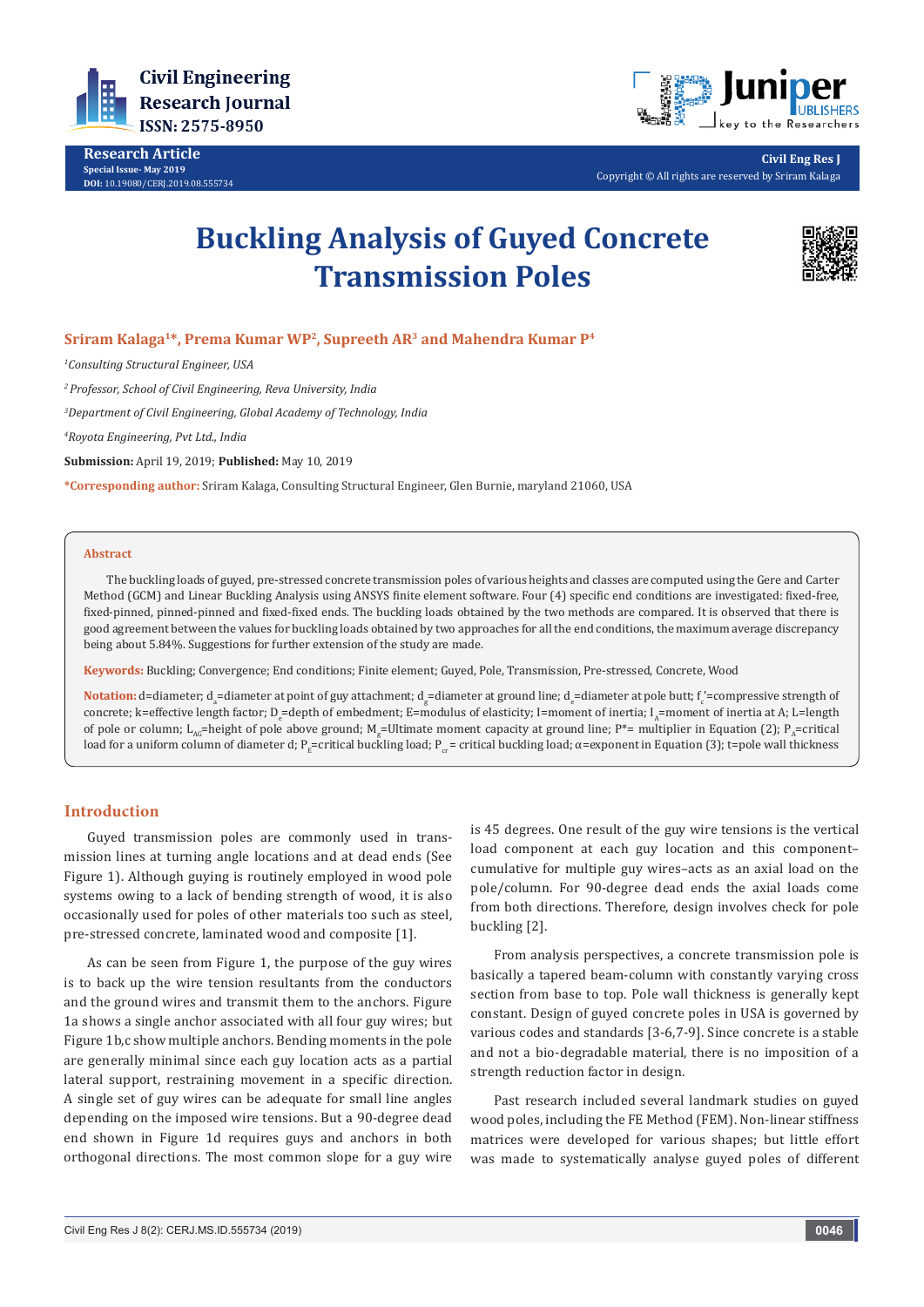structural materials. In addition to wood, guyed poles currently include tubular steel, pre-stressed concrete, laminated wood and fiber-reinforced polymer (composite) poles. This study is

part of an undertaking towards that larger goal which comprises several papers on guyed transmission poles.



The aim of this paper is to investigate the buckling behaviour of guyed pre-stressed concrete transmission poles employing the FEM and verify the values of the buckling loads with theoretical estimates. A set of 15 concrete poles representing the most common sizes and classes of poles utilized in guying situations, together with four kinds of end conditions, were considered. Only linear elastic buckling is studied. Although initial out-ofstraightness is often important in buckling patterns, it is not considered here. This paper is intended to be the third of a series of papers on guyed poles; others will be on wood, steel, laminated wood and composite poles.

#### **Literature Review**

Theoretically, a transmission pole of any material is a tapered beam-column with constantly varying cross section from base to top. As such, analytical modelling involves the challenge of incorporating stiffness matrices into analysis algorithms. Hence a significant amount of work had been directed towards formulating finite element stiffness matrices to handle tapered

beam-columns [10-18]. The earliest study on tapered beam-columns is contained in the classic 1968 paper by Gere & Cater [19] where expressions were derived for the buckling strength of steel beam-columns for different end conditions. This study provided the foundation for estimating the buckling capacity of wood poles.

Peabody & Wekezer [20] investigated the buckling strength of transmission and distribution poles using the FEM. Buckling capacities were determined with an Eigenvalue approach using elastic and geometric stiffness matrices of beam elements. One important conclusion drawn in this study is that assuming the unbraced length of the beam-column as the distance from the lowest guy to the ground can lead to a dangerous overestimation of the buckling strength. This implies that a more rational approach would be to consider the entire pole above the ground as a candidate for buckling.

The ASCE Manual 91 [3] is another design reference for guyed transmission structures. This Manual also refers to the Gere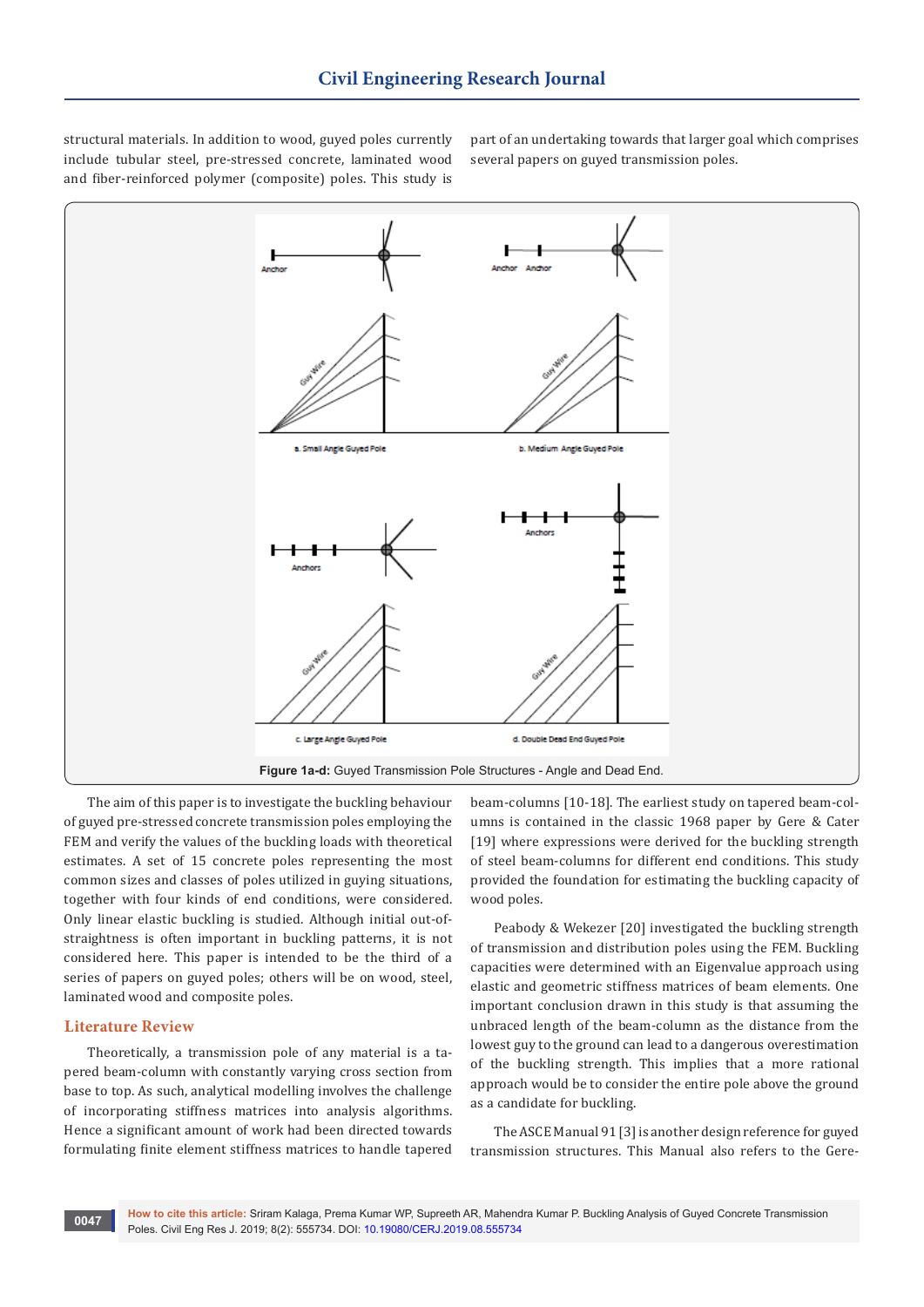Carter Method and discusses the difficulties associated with real-life boundary conditions. Idealized end conditions rarely exist in real poles. An important point made in the Manual is that most theoretical methods, including the Gere-Carter Method, lead to large errors in situations where the capacity of the pole is controlled by bending stresses amplified by large compressive loads (i.e.) a true nonlinear beam-column behaviour. Based on a nonlinear finite element analysis of a guyed pole, including guy wires modelled as cable elements, it is shown that theoretical estimates are ½ to 2½ times that predicted by the FEM. It is therefore left to the design engineer to adopt a reasonable factor of safety in using theoretical procedures.

The RUS Bulletin 153 [14] also contains another procedure to compute elastic buckling loads of wood poles. It is based on the American Institute of Timber Construction (AITC) approach which suggests that the critical section for a guyed wood pole is located at 2/3 the distance of from the ground to the bottommost guy attachment. It also recommends a minimum factor of safety of 1.50 to be applied to the computed loads. Subsequent studies suggested that the RUS procedure is more conservative than the Gere-Carter Method (GCM). Commercial computer

programs such as PLS-Pole [21] include both the GCM and RUS options for users. Despite a number of theoretical and analytical investigations, no full-scale tests were performed to confirm and generalize the observations from those studies.

## **End Conditions of Guyed Poles**

IEEE 751 [22] discusses the issue in detail. The end restraints in guyed poles are difficult to evaluate. Poles with bi-sector guys, as seen in Figure 1a-c, approximate a condition of being pinned at the point of guy attachment and fixed at the base, *in plane of the guy wire*. However, at 90 degrees to this plane, the pole is basically a free cantilever. Also, it is generally believed that the conductors also offer some kind of restraint. Therefore, the overall effective boundary conditions may be between the fixed-free (*k*=2) and fixed-pinned (*k*=0.7). For 90 degree guyed dead ends as shown in Figure 1d, the fixed-pinned condition occurs in both planes (*k*=0.7). Some engineers question whether the guy wires restrain lateral motion sufficiently to justify a *k*=0.7. Due to this, routine designs assume *k*=1 although a value of 0.80 is often suggested [6]. (See Figure (1e) for configuration of various boundary conditions).



#### **Euler's Elastic Buckling Theory**

A column is considered stable only if the critical elastic buckling load (or Euler load) is not exceeded. The elastic buckling load of a column is defined as the axial load that is just sufficient to keep an initially straight, perfectly elastic bar in a slightly bent form. This load is usually taken as the ultimate load that the column can support, assuming the column is relatively slender and buckling occurs in the elastic range. The Euler's critical buckling load for long slender columns of uniform section is given by:

$$
P_E = \frac{\pi^2 EI}{\left(kL\right)^2} \tag{1}
$$

where

 $P<sub>E</sub>$  = critical buckling load

*k* = effective length factor

 $L = actual length of column$ 

E = modulus of elasticity of column material

I = least moment of inertia of the column cross-section

Equation (1) is obviously applicable only to uniform, homogenous columns where the axial load is concentrically applied at the end of the column. This assumption is not valid for a guyed *tapered* pole: constantly varying cross section aside, a typical guyed transmission pole has axial loads from guy wires applied intermittently at various heights along the pole. Hence Euler theory cannot be directly used for such poles.

#### **Gere and Carter Method**

The Gere & Carter Method (GCM) [19] is commonly used in practice for calculating critical buckling loads for guyed tapered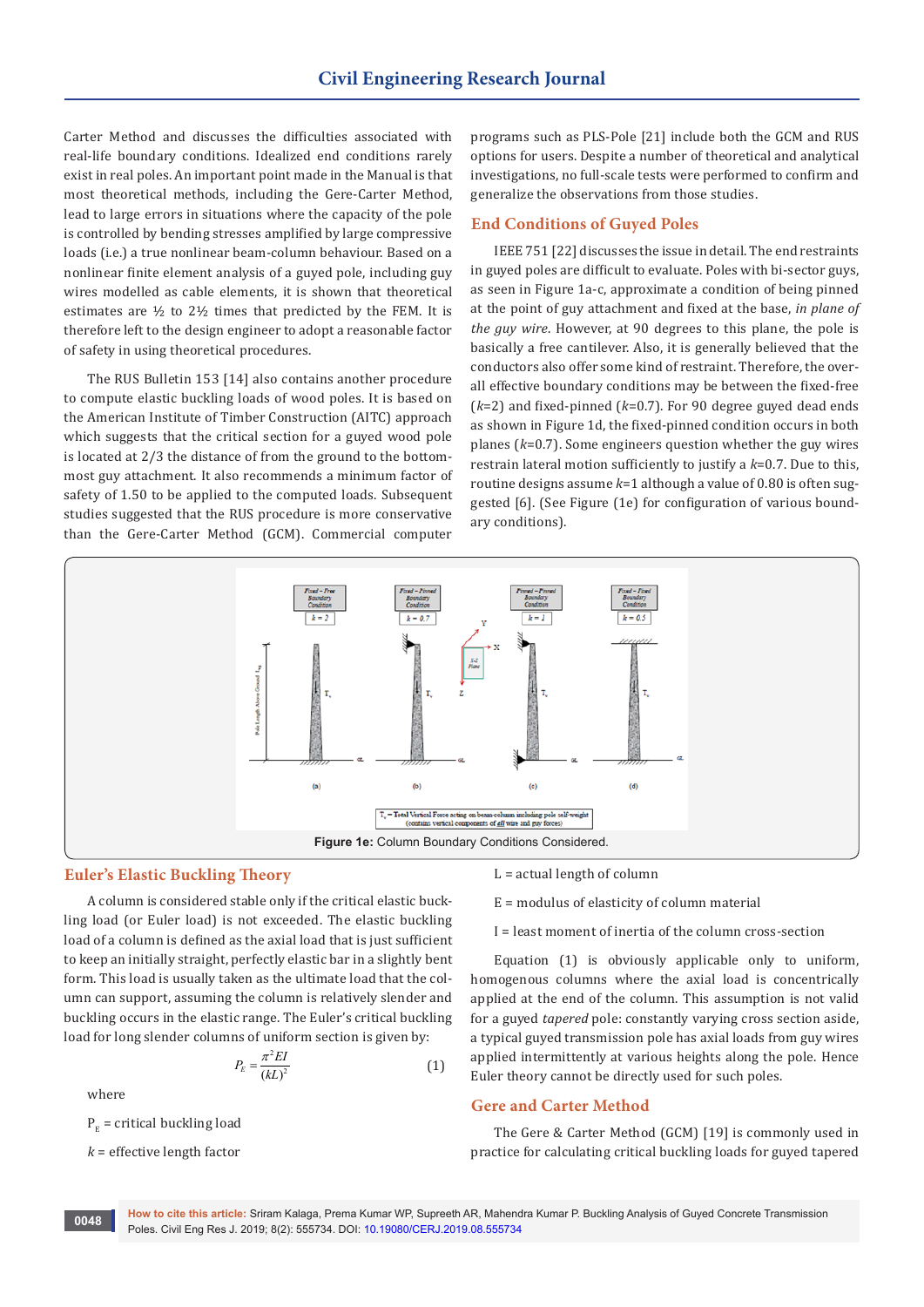transmission poles. This method proposes modification to the Euler's critical buckling equation as follows:

$$
P_{cr} = P_A P^* \tag{2}
$$

where:

 $P_A$  =Critical load for a uniform column with circular sections having diameter d (at guy attachment)

 $P^*$  =A multiplier dependent on the end conditions of the column

$$
=\left\{\frac{d_g}{d_a}\right\}^a\tag{3}
$$

where

 $\alpha$  = An exponent that is a function of shape of the column

 $d_a$  = Diameter at point of guy attachment

d<sub>g</sub>= Diameter at the ground line

 $L =$  Distance from ground line to the point of guy attachment

Equations for  $P_{A}$  and  $P^*$  for various end conditions [22] are summarized in Table 1.

**Table 1:** Equations for various end conditions for a tapered pole.

| <b>End Conditions</b> | PA                            | $P*$                                         |
|-----------------------|-------------------------------|----------------------------------------------|
| Fixed-Free            | $\frac{\pi^2 EI_A}{(2.0L)^2}$ | $\left\{\frac{d_{g}}{d_{a}}\right\}^{2.7}$   |
| Fixed-Pinned          | $\frac{\pi^2 EI_A}{(0.7L)^2}$ | $\left\{\frac{d_{g}}{d_{a}}\right\}^{2.0}$   |
| Pinned-Pinned         | $\frac{\pi^2 EI_A}{(1.0L)^2}$ | $\left\{\frac{d_{_g}}{d_{_a}}\right\}^{2.0}$ |
| Fixed - Fixed         | $\frac{\pi^2 EI_A}{(0.5L)^2}$ | 2.0<br>$\left  \frac{d_g}{d_g} \right $      |

(Ref: IEEE 751)

The Gere and Carter Method assumed that the column is initially perfectly straight, elastic and compressed by an axial load. It is a theoretical method verified by limited tests on steel shapes for tapered poles of various open and closed cross sections subject to only axial load. When using this method for NESC ice and wind loads with specific load factors, it is recommended to use a factor of safety between 2.50 and 3.0 [9]. For extreme wind loads, where all load factors are 1.0, the resulting factors

of safety will be between 1.5 and 2.0. For pure dead ends, higher safety factors must be used due to larger axial loads.

#### **Application to Selected Concrete Poles**

As opposed to round wood poles where the cross section is solid and round, all pre-stressed concrete transmission poles are circular with a specific wall thickness. This thickness ranges from 3 inches to 6 inches (7.6cm to 15.2cm). All concrete poles contain facility for steel tendons in the longitudinal direction (post-tensioned). Five (5) concrete poles ranging in length from 50ft. to 70ft. (15.2m to 21.3m), involving three (3) standard pole classes and four (4) specific boundary conditions are studied. This set of 5x3=15 poles represent common sizes of poles utilized in guying situations. The definition of a pole class is illustrated in Figure 2 while Table 2 shows the numerical values of lateral loads associated with RUS concrete pole classes [7,8]. Other design properties of these poles are shown in Table 3 [23]. Effect of pre-stressing tendons is not considered in this paper since the focus is on axial response and not flexure. Also, calculations for section properties use only gross area and gross moment inertia [6]. Concrete is assumed *un-cracked* for all calculations.

**Table 2:** Standard Spun Concrete Pole Classes.

| <b>Concrete Class</b><br><b>Designation</b> | Minimum Ultimate Moment<br><b>Capacity at 5 feet from Pole</b><br>Tip (kip-ft) | <b>Lateral Load</b><br>at Tip $(lbs.)^*$ |
|---------------------------------------------|--------------------------------------------------------------------------------|------------------------------------------|
| $C-12.0$                                    | 96                                                                             | 12,000                                   |
| $C-11.0$                                    | 88                                                                             | 11,000                                   |
| $C-10.0$                                    | 80                                                                             | 10,000                                   |
| $C-09.0$                                    | 72                                                                             | 9,000                                    |
| $C-08.0$                                    | 64                                                                             | 8,000                                    |
| $C-07.4$                                    | 57                                                                             | 7,410                                    |
| $C-06.5$                                    | 50                                                                             | 6,500                                    |
| $C-05.7$                                    | 44                                                                             | 5,655                                    |
| $C-04.9$                                    | 38                                                                             | 4,875                                    |
| $C-04.2$                                    | 32                                                                             | 4,160                                    |
| $C-03.5$                                    | 27                                                                             | 3,510                                    |
| $C-02.9$                                    | 23                                                                             | 2,925                                    |
| $C-02.4$                                    | 19                                                                             | 2,405                                    |
| $C-02.0$                                    | 15                                                                             | 1,950                                    |

(Courtesy: RUS/USDA)

1kip-ft=1.356kN-m, 1 lb.=4.45N, 1ft.=30.48cm

\*Applied 2ft. from the tip of the pole

**Table 3:** Properties of Prestressed Concrete Poles: Standard Classes.

| Pole Length,<br>L(f <sub>t</sub> ) | Pole<br>$Class*$ | <b>Ground Line or</b><br><b>Embedment D</b><br>(f <sup>t</sup> ) | Pole Height<br>Above Ground,<br>$L_{AG}$ =L-D <sub>e</sub> (ft) | <b>Pole Wall</b><br>Thickness 't'<br>(in) | <b>Outside</b><br>Diameter at<br>Top $d_1(in.)$ | <b>Outside Diameter</b><br>at Ground Line d<br>(in.) | <b>GL Moment</b><br>Capacity M <sub>a</sub><br>(kip-ft) |
|------------------------------------|------------------|------------------------------------------------------------------|-----------------------------------------------------------------|-------------------------------------------|-------------------------------------------------|------------------------------------------------------|---------------------------------------------------------|
| 50                                 | $C-03.5$         |                                                                  | 43                                                              | 3.25                                      | 8.25                                            | 15.99                                                | 151.7                                                   |
| 50                                 | $C-02.9$         |                                                                  | 43                                                              | 3.125                                     | 8.25                                            | 15.99                                                | 123                                                     |
| 50                                 | $C-02.4$         |                                                                  | 43                                                              | 3.25                                      | 6.5                                             | 14.24                                                | 98.4                                                    |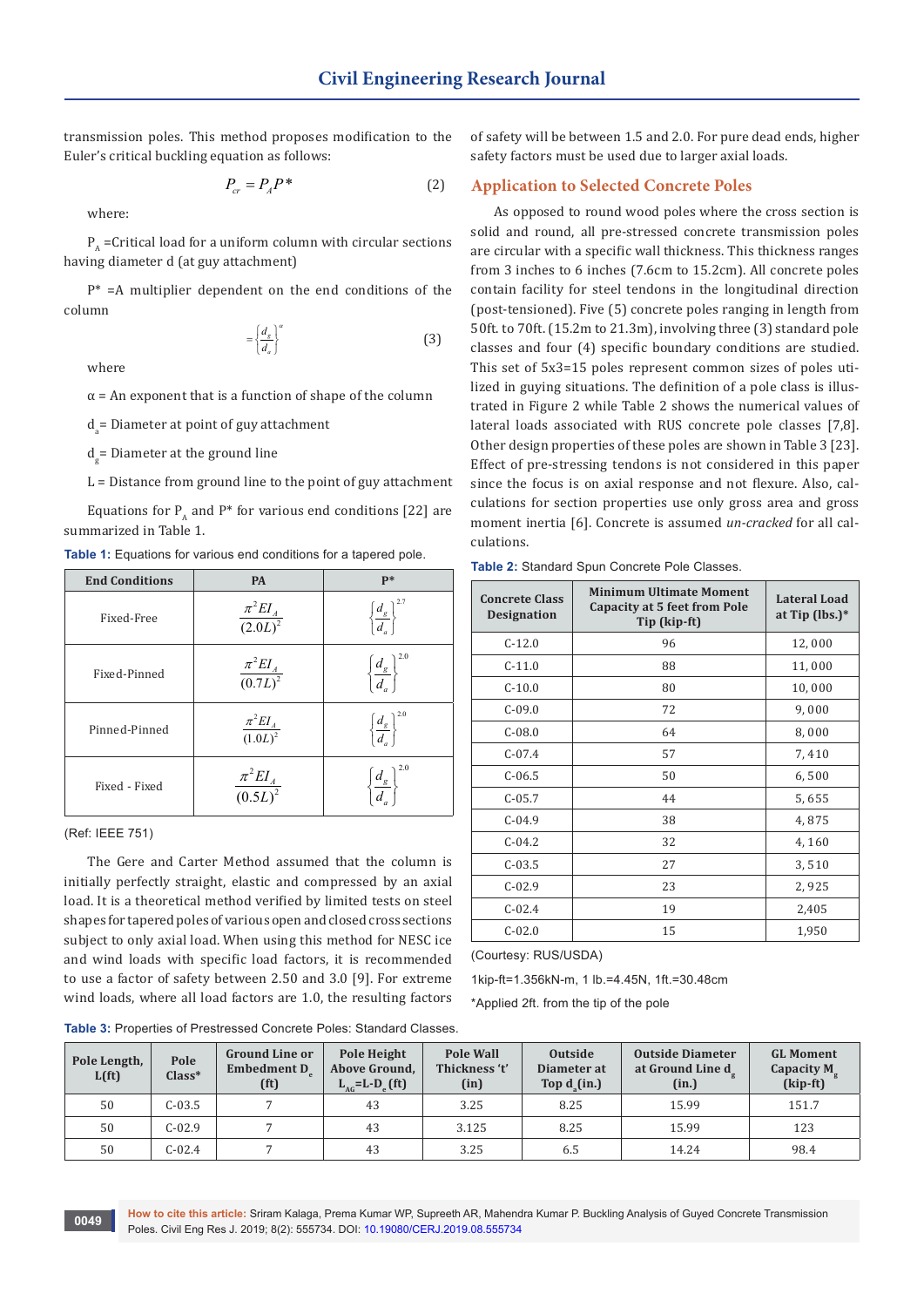# **Civil Engineering Research Journal**

| 55 | $C-03.5$ | 7.5 | 47.5 | 3.25  | 8.25 | 16.8  | 168.35 |
|----|----------|-----|------|-------|------|-------|--------|
| 55 | $C-02.9$ | 7.5 | 47.5 | 3.125 | 8.25 | 16.8  | 136.5  |
| 55 | $C-02.4$ | 7.5 | 47.5 | 3.25  | 6.5  | 15.05 | 109.2  |
| 60 | $C-03.5$ | 8   | 52   | 3.25  | 8.25 | 17.61 | 185    |
| 60 | $C-02.9$ | 8   | 52   | 3.125 | 8.25 | 17.61 | 150    |
| 60 | $C-02.4$ | 8   | 52   | 3.25  | 6.5  | 15.86 | 120    |
| 65 | $C-03.5$ | 8.5 | 56.5 | 3.25  | 8.25 | 18.42 | 201.65 |
| 65 | $C-02.9$ | 8.5 | 56.5 | 3.125 | 8.25 | 18.42 | 163.5  |
| 65 | $C-02.4$ | 8.5 | 56.5 | 3.25  | 6.5  | 16.67 | 130.8  |
| 70 | $C-03.5$ | 9   | 61   | 3.25  | 8.25 | 19.23 | 218.3  |
| 70 | $C-02.9$ | 9   | 61   | 3.125 | 8.25 | 19.23 | 177    |
| 70 | $C-02.4$ | 9   | 61   | 3.25  | 6.5  | 17.48 | 141.6  |

Note: 1. Pole Embedment De is equal to 10% of Pole Length + 2.0ft. 1in.=25.4mm, 1 ft.=0.305 m, 1kip-ft=1.356kN-m

2. Minimum 28-day Concrete Strength f'c= 10000 psi 1 psi = 6.895kPa

3. Modulus of Elasticity based on ACI 318 = 57000\*(sqrt(fc) GL=Ground Line

\* Based on RUS/USDA and StressCrete standard concrete pole classes

4. Pole Taper=0.180in/ft



**How to cite this article:** Sriram Kalaga, Prema Kumar WP, Supreeth AR, Mahendra Kumar P. Buckling Analysis of Guyed Concrete Transmission Poles. Civil Eng Res J. 2019; 8(2): 555734. DOI: [10.19080/CERJ.2019.08.555734](http://dx.doi.org/10.19080/CERJ.2019.08.555734)<br>Poles. Civil Eng Res J. 2019; 8(2): 555734. DOI: 10.19080/CERJ.2019.08.555734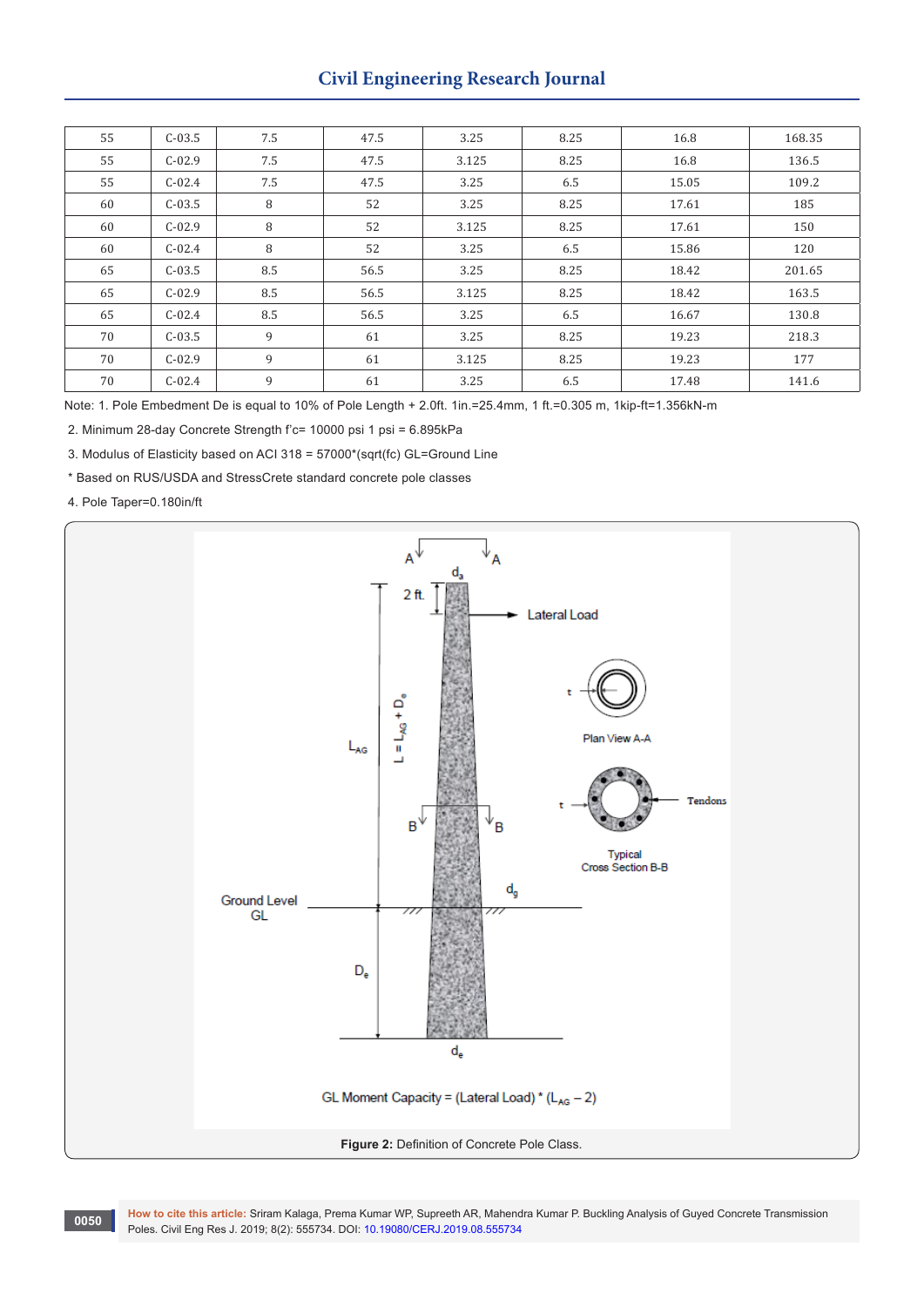Pre-stressed concrete poles in USA are manufactured using high strength concrete. Therefore, a 28-day strength of fc' =10, 000 psi (68.95 GPa) is used for concrete in this paper. Modulus of Elasticity E is computed on the basis of ACI-318 [24] as  $E =$ 57000  $(f'_c)^{1/2}$ . The values of the critical buckling load obtained by the Gere and Carter Method are given in Table 4. These values are computed using a custom spreadsheet developed for the purpose. In all cases, the effective length for buckling is taken as the pole height above ground LAG.

| Table 4: Failure Loads by Gere-Carter Method (kips). |  |  |  |
|------------------------------------------------------|--|--|--|
|------------------------------------------------------|--|--|--|

| Pole No         | Pole Length, $L_{AC}/L^{*}(ft.)$ | <b>Pole Class</b> | <b>Fixed-Free</b> | <b>Fixed-Pinned</b> | <b>Pinned-Pinned</b> | <b>Fixed-Fixed</b> |
|-----------------|----------------------------------|-------------------|-------------------|---------------------|----------------------|--------------------|
| $\mathbf{1}$    |                                  | $C-03.5$          | 65.8              | 348.2               | 166.8                | 653.7              |
| 2               | 43/50                            | $C-02.9$          | 65.8              | 344.8               | 165.1                | 647.1              |
| 3               |                                  | $C-02.4$          | 65                | 170                 | 82.4                 | 207.5              |
| $\overline{4}$  |                                  | $C-03.5$          | 35.9              | 311                 | 148.9                | 590.7              |
| 5               | 47.5/55                          | $C-02.9$          | 61.8              | 307.4               | 147.5                | 586.7              |
| 6               |                                  | $C-02.4$          | 61.1              | 154.7               | 76.3                 | 303.3              |
| $7\overline{ }$ | 52/60                            | $C-03.5$          | 33.8              | 280.2               | 135                  | 558.5              |
| 8               |                                  | $C-02.9$          | 57.1              | 277.8               | 133.9                | 555                |
| 9               |                                  | $C-02.4$          | 56.5              | 146.9               | 70.6                 | 279.9              |
| 10              |                                  | $C-03.5$          | 31.4              | 256.6               | 126.3                | 496.4              |
| 11              | 56.5/65                          | $C-02.9$          | 53.9              | 254.6               | 125.3                | 492.3              |
| 12              |                                  | $C-02.4$          | 53.4              | 136.7               | 65.6                 | 262.4              |
| 13              | 61/70                            | $C-03.5$          | 30.9              | 233.8               | 115.5                | 459.2              |
| 14              |                                  | $C-02.9$          | 50.4              | 232                 | 114.6                | 455.7              |
| 15              |                                  | $C-02.4$          | 49.9              | 126.7               | 60.8                 | 243.5              |

\* See Figure 2 and Table 3 for definition for  $L_{AC}$ .

1ft.=0.3048m, 1kip=4.45kN

## **Buckling Analysis using FEM**

In the present study, ANSYS software [25] is used to perform linear or classical finite element buckling analysis of tapered concrete poles. The finite element used is a Beam-188 element that has two end nodes with 3 translational and 3 rotational degrees of freedom at each node. This element is based on Timoshenko beam theory, includes shear deformation effects, well-suited for both linear/non-linear applications and flexural, lateral and torsional stability (using Eigenvalue buckling) problems. All FE models are planar beam-columns in the X-Z plane with movement out-of-plane restrained (see Figure 1e).

#### **Convergence study**

A convergence study was made to determine the number of elements which yields accurate result. A tapered concrete pole was discretized using uniform two-node Beam 188 elements. The results are provided in Table 5 for fixed-free end conditions, indicating that 12 elements would give sufficiently accurate results for buckling load. Hence, in all further work in this paper, a finite element model having 12 equal-length elements is used. (In comparison, Peabody & Wekezer [20] used 14 equal length beam elements in their FE studies).

#### **Table 5:** Results of convergence study.

| No.            | <b>No. of Elements</b> | <b>Critical Load (kips)</b> |  |  |
|----------------|------------------------|-----------------------------|--|--|
| $\mathbf{1}$   | 1                      | 53.158                      |  |  |
| 2              | 2                      | 62.11                       |  |  |
| 3              | 3                      | 65.877                      |  |  |
| $\overline{4}$ | $\overline{4}$         | 67.364                      |  |  |
| 5              | 5                      | 68.083                      |  |  |
| 6              | 6                      | 68.474                      |  |  |
| 7              | 7                      | 68.795                      |  |  |
| 8              | 8                      | 68.856                      |  |  |
| 9              | 9                      | 68.938                      |  |  |
| 10             | 10                     | 69.023                      |  |  |
| 11             | 11                     | 69.08                       |  |  |

Note: 50ft. Class C-03.5 Pole

L<sub>AG</sub> =43ft. (13.11m); d<sub>a</sub>=8.25in. (20.96cm); d<sub>g</sub> = 15.99in. (40.61cm)

t=3.25in. (8.26cm)

f<sub>c</sub> =1.0\*10<sup>4</sup> psi (6.89\*10<sup>4</sup>kPa)

E<sub>c</sub>=5.7\*10<sup>6</sup>psi (39.27\*10<sup>6</sup>kPa)

1 inch=2.54cm, 1ft.=0.3048m, 1kip=4.45kN, 1psi=6.89kPa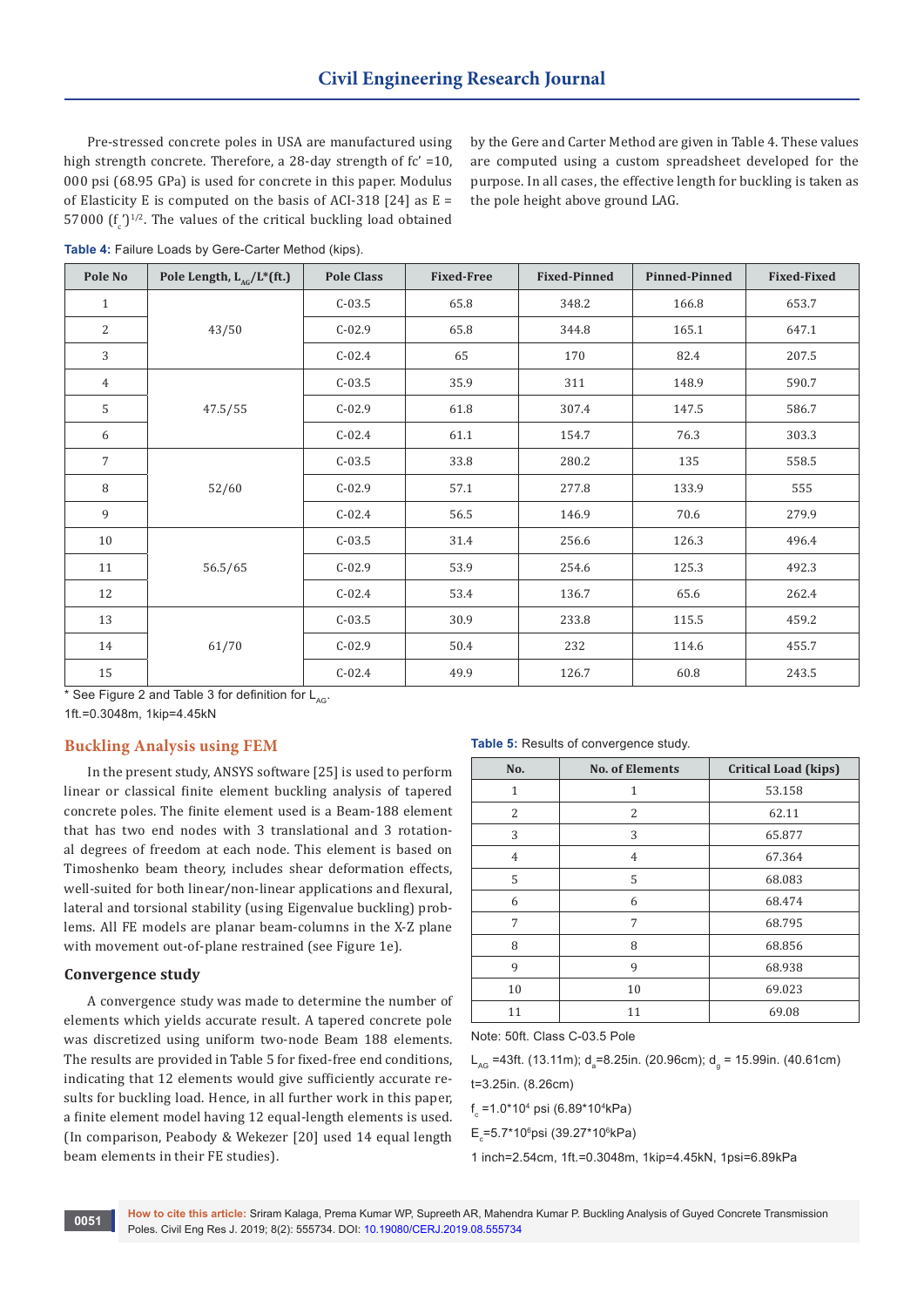# **Buckling loads from FEM**

The adopted FE idealization is shown in Figure 3. To maintain consistency with the GCM, the effective length of the pole FE model is taken as the pole height above ground, LAG. Table 6 gives the critical buckling loads obtained by ANSYS for the 15 concrete poles.



**Table 6:** Failure loads by linear buckling analysis (kips).

| Pole No        | Pole Length, $L_{AC}/L^{*}$ (ft.) | <b>Pole Class</b> | <b>Fixed-Free</b> | <b>Fixed-Pinned</b> | <b>Pinned-Pinned</b> | <b>Fixed-Fixed</b> |
|----------------|-----------------------------------|-------------------|-------------------|---------------------|----------------------|--------------------|
| $\mathbf{1}$   |                                   | $C-03.5$          | 69.1              | 350.5               | 173.5                | 689.8              |
| 2              | 43/50                             | $C-02.9$          | 68.4              | 348.3               | 172.3                | 685.3              |
| 3              |                                   | $C-02.4$          | 38                | 176.3               | 87.2                 | 207.5              |
| $\overline{4}$ |                                   | $C-03.5$          | 64.1              | 316.8               | 156.3                | 622.4              |
| 5              | 47.5/55                           | $C-02.9$          | 63.4              | 314.6               | 155.1                | 615.7              |
| 6              |                                   | $C-02.4$          | 35.8              | 160.8               | 79.7                 | 319.1              |
| $\overline{7}$ |                                   | $C-03.5$          | 60.2              | 287.6               | 142.8                | 568.5              |
| 8              | 52/60                             | $C-02.9$          | 59.5              | 285.4               | 141.7                | 561.8              |
| 9              |                                   | $C-02.4$          | 34                | 148.3               | 73.6                 | 294.4              |
| 10             | 56.5/65                           | $C-03.5$          | 57                | 265.1               | 131.8                | 523.6              |
| 11             |                                   | $C-02.9$          | 56.3              | 262.9               | 130.7                | 519.1              |
| 12             |                                   | $C-02.4$          | 32.6              | 138.2               | 68.7                 | 274.1              |

**How to cite this article:** Sriram Kalaga, Prema Kumar WP, Supreeth AR, Mahendra Kumar P. Buckling Analysis of Guyed Concrete Transmission Poles. Civil Eng Res J. 2019; 8(2): 555734. DOI: [10.19080/CERJ.2019.08.555734](http://dx.doi.org/10.19080/CERJ.2019.08.555734) **<sup>0052</sup>**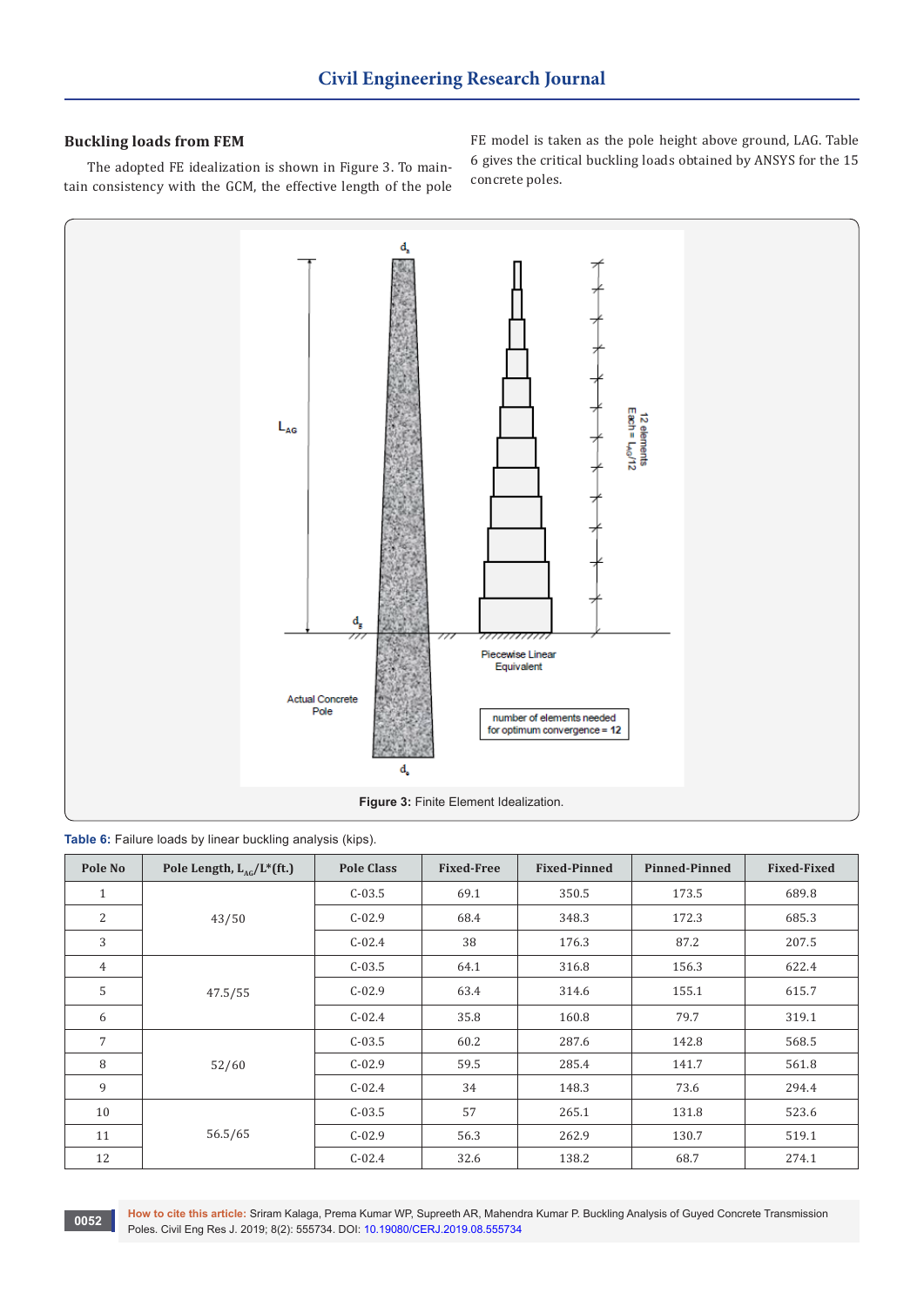| $\overline{ }$<br>⊥∪ |       | $C-03.5$ | 54.3 | 247.2 | 122.8 | 487.6 |
|----------------------|-------|----------|------|-------|-------|-------|
| 14                   | 61/70 | $C-02.9$ | 53.7 | 244.9 | 121.7 | 483.1 |
| E<br>⊥∪              |       | $C-02.4$ | 31.5 | 129.7 | 19.8  | 258.4 |

\* See Figure 2 and Table 3 for definition for  $L_{AC}$ .

1ft. =  $0.3048$ m, 1kip =  $4.45kN$ 

# **Comparison of Results and Discussion**

The critical buckling loads obtained by Gere and Carter Method (Table 4) and linear buckling FE analysis (Table 6) are compared and the computed percentage discrepancy is shown in Table 7. There is excellent agreement between the two sets of values. From the table, it is observed that the discrepancy is minimum in the case of fixed-fixed end condition and maximum for fixed-free end condition. The maximum value of percentage discrepancy is 8.20 for the fixed-free end condition. The average % discrepancy values for the four boundary conditions investigated were +5.84, +2.75, +5.12 and +4.89, respectively.

**Table 7:** Comparison of Failure Loads (Gere-Carter Method vs Linear Buckling Analysis).

| <b>Percentage Discrepancy</b> |                                |                   |                   |                     |                      |                    |  |
|-------------------------------|--------------------------------|-------------------|-------------------|---------------------|----------------------|--------------------|--|
| Pole No                       | Pole Length, $L_{AC}/L$ *(ft.) | <b>Pole Class</b> | <b>Fixed-Free</b> | <b>Fixed-Pinned</b> | <b>Pinned-Pinned</b> | <b>Fixed-Fixed</b> |  |
| $\mathbf{1}$                  |                                | $C-03.5$          | 5.03              | 0.67                | 4.02                 | 5.52               |  |
| 2                             | 43/50                          | $C-02.9$          | 5.31              | 1.02                | 4.33                 | 5.92               |  |
| 3                             |                                | $C-02.4$          | 5.58              | 3.75                | 5.85                 | 4.56               |  |
| 4                             |                                | $C-03.5$          | 3.8               | 1.87                | 5                    | 5.37               |  |
| 5                             | 47.5/55                        | $C-02.9$          | 3.86              | 2.35                | 5.19                 | 4.93               |  |
| 6                             |                                | $C-02.4$          | 5.91              | 3.93                | 4.42                 | 5.2                |  |
| $\overline{7}$                |                                | $C-03.5$          | 5.38              | 2.63                | 5.76                 | 1.8                |  |
| 8                             | 52/60                          | $C-02.9$          | 5.29              | 2.71                | 5.85                 | 1.21               |  |
| 9                             |                                | $C-02.4$          | 8.2               | 0.93                | 4.17                 | 5.16               |  |
| 10                            |                                | $C-03.5$          | 5.62              | 3.31                | 4.36                 | 5.48               |  |
| 11                            | 56.5/65                        | $C-02.9$          | 5.38              | 3.27                | 4.34                 | 5.43               |  |
| 12                            |                                | $C-02.4$          | 5.51              | 1.07                | 4.71                 | 4.47               |  |
| 13                            |                                | $C-03.5$          | 7.81              | 5.73                | 6.28                 | 6.19               |  |
| 14                            | 61/70                          | $C-02.9$          | 7.46              | 5.57                | 6.17                 | 6.02               |  |
| 15                            |                                | $C-02.4$          | 7.43              | 2.4                 | 6.28                 | 6.12               |  |
|                               |                                | Average           | $+5.84$           | $+2.75$             | $+ 5.12$             | $+4.89$            |  |

The drop in the buckling capacities for all poles of Class C-02.4 relative to the other poles is due to the values of section properties used for that class. Table 3 shows that the tip diameters of C-02.4 poles are 79% of those of C-03.5 and C-02.9; similarly, the ground line diameters of C-02.4 poles are about 90% of those of the other two classes. Since the moment of inertia 'I' of a circular cross-section is proportional to the 4th power of the diameter, any reduction in diameter will lead to much reduced buckling capacities (see Equations 1 and Table 2).

The main inference that can be drawn – pending validation with full-scale testing – is that the Gere and Carter Method is adequate for calculating nominal buckling loads, subject to application of factor of safety. Laboratory testing will help esFiglish what rational factors of safety are needed for various loading situations. Peabody & Wekezer [20] obtained similar results for their FE analysis of an 80ft. (24.4m) - long wood pole where they compared FE results with those of Gere and Carter. The % discrepancy values for the same four boundary conditions were  $+4.43, -1.74, -0.35$  and  $+0.36$ , respectively. The

paper recommended GCM for calculating buckling strength of transmission and distribution poles; but suggested performing a series of full-scale tests to validate GCM.

## **Upper and lower bounds of buckling capacities**

As stated earlier, it is generally believed that the overall effective boundary conditions for a guyed pole may be between the fixed-free (k=2) and fixed-pinned (k=0.7). Therefore, these two situations may be treated as lower and lower bounds related to the buckling capacity. It is possible to obtain a mean value in-between the two bounds as a design reference.

Figures 4-8 show the buckling capacities bounds – and their mean values – for the 15 poles considered in the study. The values refer to GCM. For example, the mean value of buckling strength for a 60 ft. Class C-02.9 pole is 167.2kips (743. 8kN). Assuming a factor of safety of 2.0 and extreme wind loads, the allowable buckling load on the pole is 167.2/2=83.6kips (372kN). This value may be considered as a design reference while checking buckling.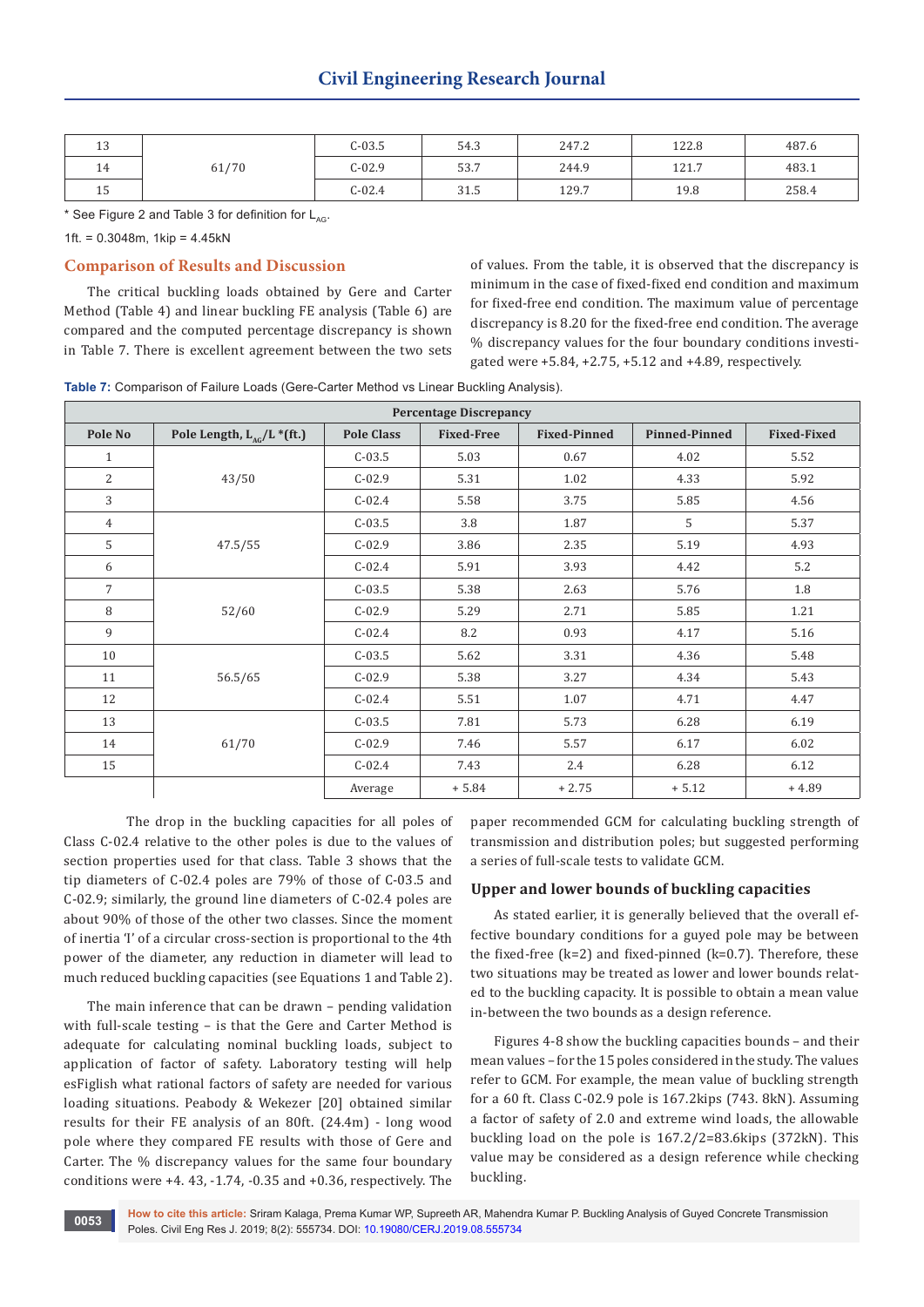

**How to cite this article:** Sriram Kalaga, Prema Kumar WP, Supreeth AR, Mahendra Kumar P. Buckling Analysis of Guyed Concrete Transmission Poles. Civil Eng Res J. 2019; 8(2): 555734. DOI: [10.19080/CERJ.2019.08.555734](http://dx.doi.org/10.19080/CERJ.2019.08.555734)<br>Poles. Civil Eng Res J. 2019; 8(2): 555734. DOI: 10.19080/CERJ.2019.08.555734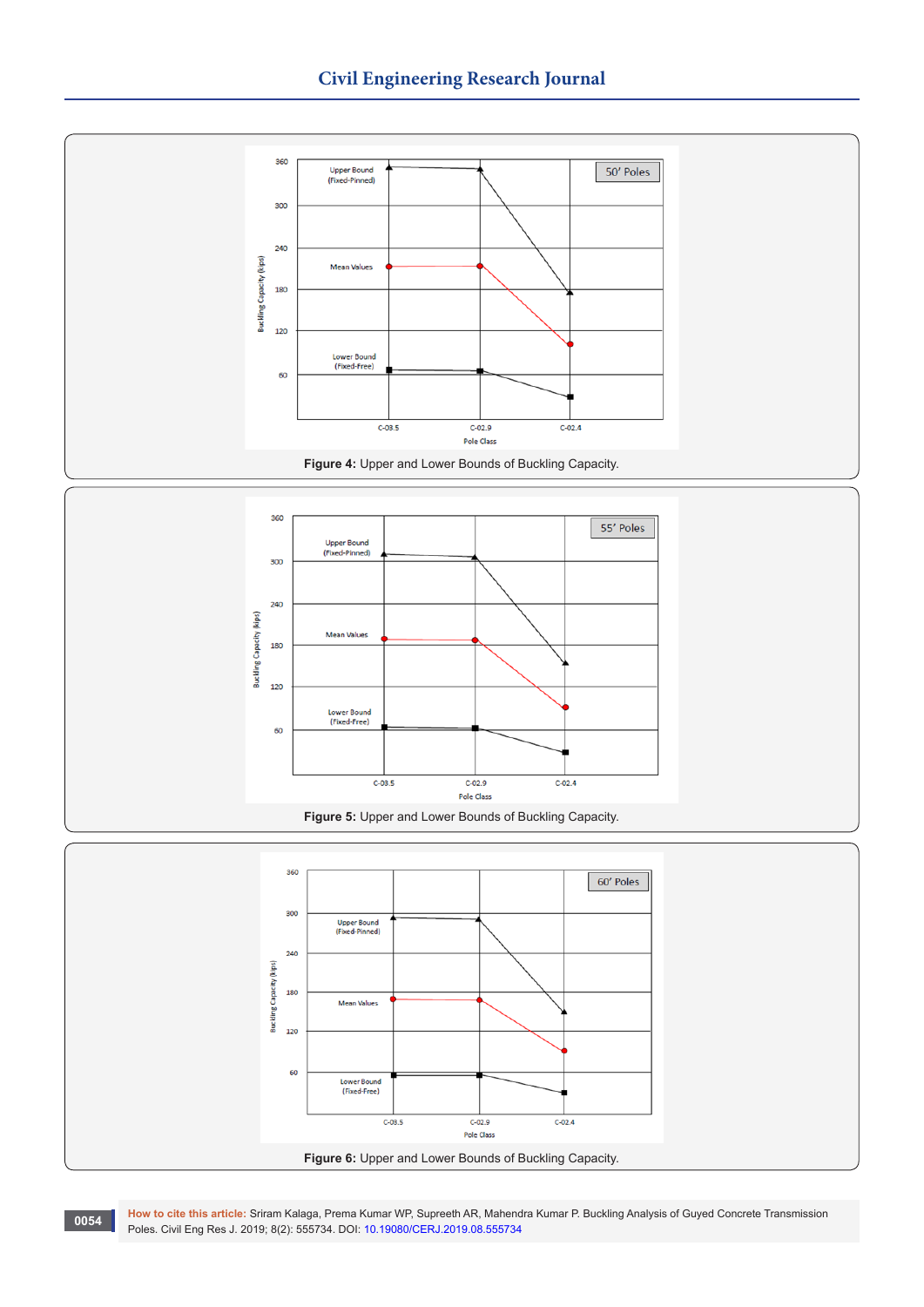

# **Conclusion**

Fifteen concrete poles were analysed by a 12-element advanced FE model to determine critical buckling loads which were compared with theoretical estimates using the well-known Gere and Carter Method. The percentage of discrepancy between the buckling loads given by GCM and FEM is minimum for fixedpinned end condition and maximum for fixed-free end condition. For all the cases studied in this paper, the average maximum discrepancy is about 5.84%. Similar results were obtained by Peabody & Wekezer [20] in their 1994 studies. For the cases considered it is seen that the Gere and Carter Method gives buckling loads that are quite close to that given by FEM and hence may be used conveniently in practice. To assist in routine design, the upper and lower bounds – and their mean value – of the buckling load can be considered. Given the uncertainty associated with correctly modelling the end restraints of a guyed pole, it is suggested that a series of full-scale tests be performed to rationalize on the findings of this and previous studies.

## **References**

- 1. [Kalaga S, Yenumula P \(2016\) Design of Electrical Transmission Lines:](https://www.crcpress.com/Design-of-Electrical-Transmission-Lines-Structures-and-Foundations/Kalaga-Yenumula/p/book/9781138000919)  [Structures and Foundations. CRC Press, Florida, USA p. 426.](https://www.crcpress.com/Design-of-Electrical-Transmission-Lines-Structures-and-Foundations/Kalaga-Yenumula/p/book/9781138000919)
- 2. [Bulletin 1724E-200 \(2015\) Design Manual for High Voltage](https://www.rd.usda.gov/files/UEP_Bulletin_1724E-200.pdf)  [Transmission Lines. Rural Utilities Services. United States Department](https://www.rd.usda.gov/files/UEP_Bulletin_1724E-200.pdf)  [of Agriculture \(USDA\).](https://www.rd.usda.gov/files/UEP_Bulletin_1724E-200.pdf)
- 3. [ASCE 91 \(1997\) Design of Guyed Electrical Transmission Structures.](https://ascelibrary.org/doi/book/10.1061/9780784402849)  [ASCE Manual, Reston, Virginia, USA.](https://ascelibrary.org/doi/book/10.1061/9780784402849)
- 4. [ASCE 123 \(2012\) Pre-stressed Concrete Transmission Pole Structures.](https://ascelibrary.org/doi/book/10.1061/9780784412114)  [ASCE Manual, Reston, Virginia, USA.](https://ascelibrary.org/doi/book/10.1061/9780784412114)
- 5. [ASCE-PCI JR 257 \(1987\) Guide for the Design and Use of Concrete](https://cedb.asce.org/CEDBsearch/record.jsp?dockey=0052701)  [Poles. ASCE, Reston, Virginia, USA.](https://cedb.asce.org/CEDBsearch/record.jsp?dockey=0052701)
- 6. [ASCE-PCI JR 412 \(1997\) Guide for the Design of Pre-stressed Concrete](https://cedb.asce.org/CEDBsearch/record.jsp?dockey=0086736)  [Poles. ASCE-PCI Joint Committee, Reston, Virginia, USA.](https://cedb.asce.org/CEDBsearch/record.jsp?dockey=0086736)